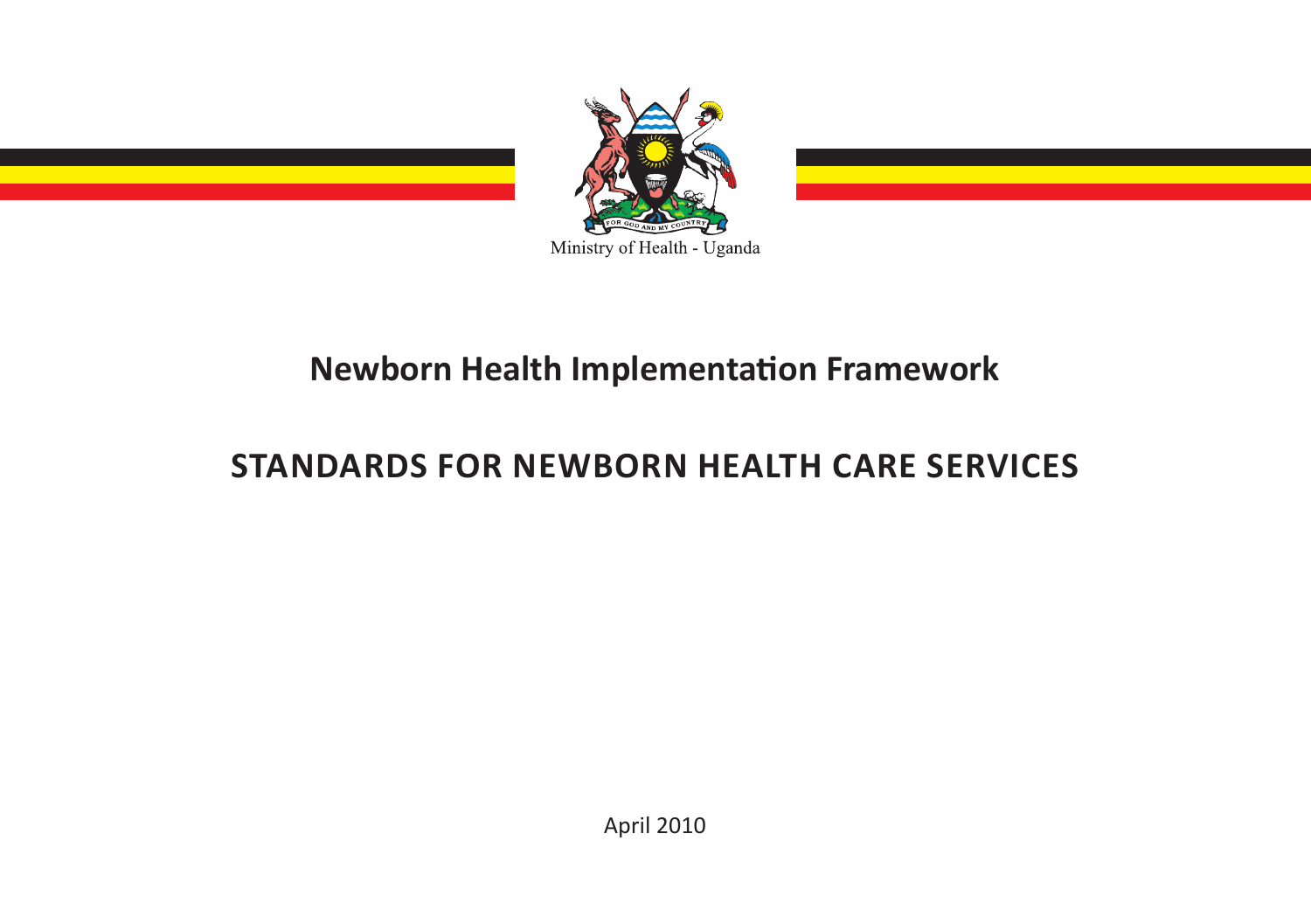*Original printing of this document was supported with funds provided by* 

### *Save The Children USA*

*through a grant from* 

*Bill and Melinda Gates Foundation*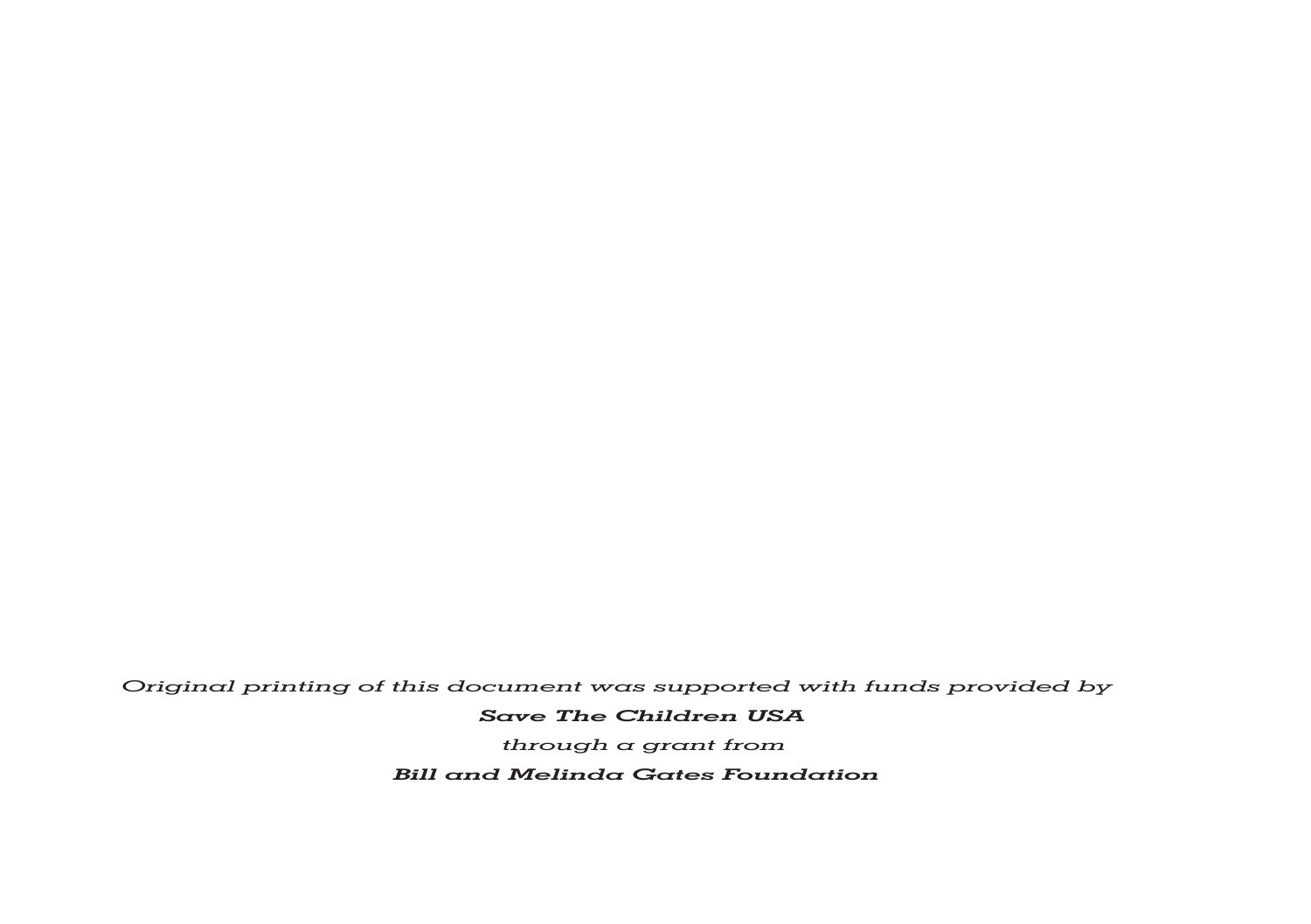## **FOREWORD**

Performance according to standards is the cornerstone of quality assurance in healthcare and reduction of unnecessary newborn mortality and disability. The 2008 Newborn Situation Analysis gave rise to the concern that a major barrier to the effective delivery of services was the lack of clear guidelines for newborn health care. In response, the Ministry of Health (MoH) spearheaded the development of guidelines and tools to address the main drivers of newborn morbidity and mortality in Uganda. Through the National Newborn Steering Committee, MoH coordinated collaboration, involving the UN agencies, other agencies and NGOs, leading academic experts, to define Service Standards for Newborn Health Care at the health facilities and Village Health Team level. The standards are part of the national Framework for implementing the Newborn Health, itself a component of the Child Survival Strategy (CSS) and Roadmap for Accelerating the Reduction in Maternal and Neonatal Mortality and Morbidity. These standards compliment the MoH existing quality of care Yellow Star Program.

As presented in this document "standards are an explicit statement of expected performance in newborn health care activities. They define, for both health care providers or managers and clients, expectations for what is needed to produce desired results in health care.

This document is to guide policy makers, managers, districts, health workers, communities, NGOs and all other stakeholders on how to implement newborn health services. I wish therefore to commend these implementation guidelines to all and it is my conviction that if they are implemented faithfully, the performance of the health sector will be transformed. In the spirit of continuous improvement, I would also like to invite all those who use these guidelines to let us know what can further be improved so that it can be included in future editions.

Dr Nathan Kenya-Mugisha Ag. Director General of Health Services, Ministry of Health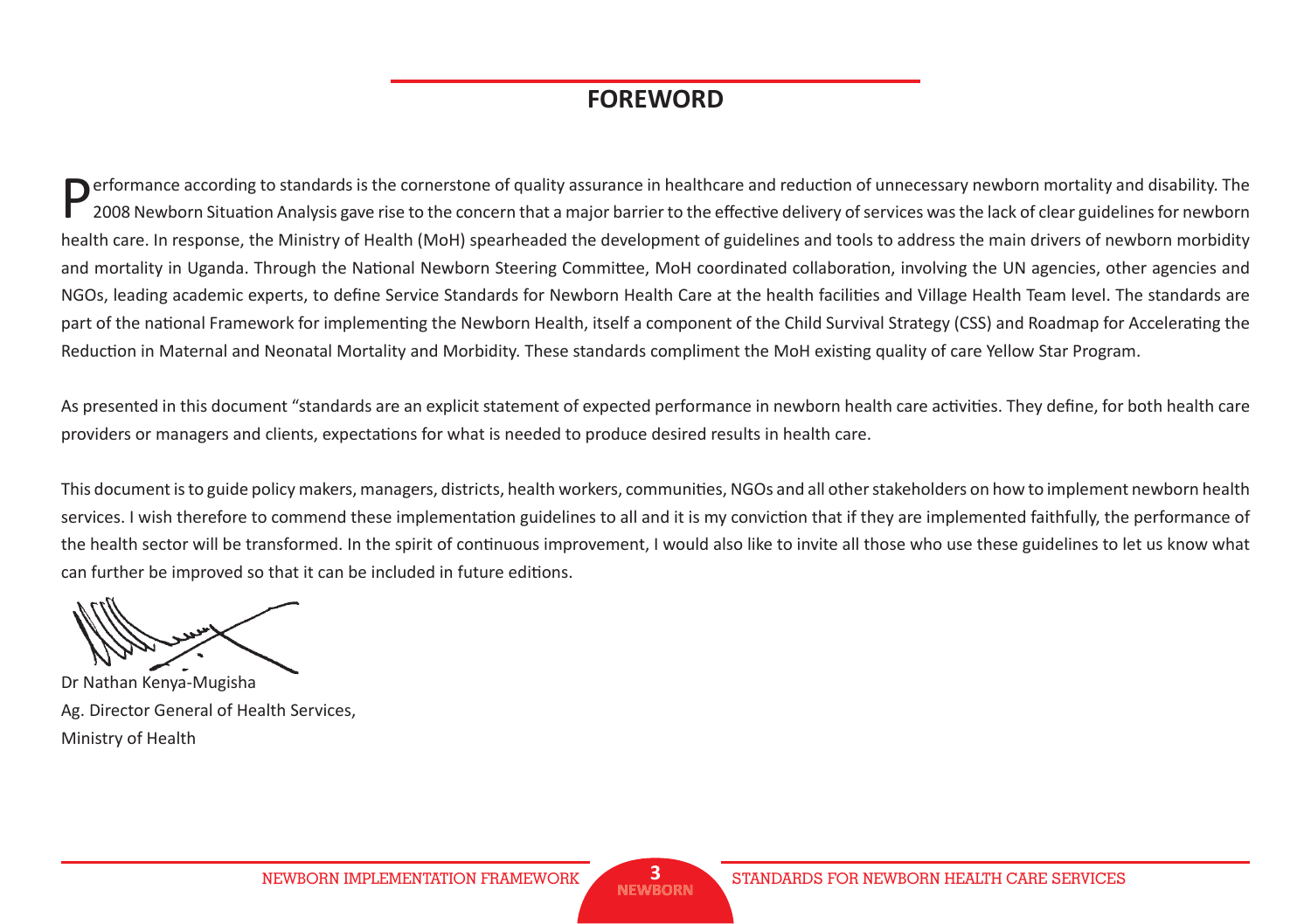## **ACKNOWLEDGEMENTS**

This guide results from review of various materials and experiences from Uganda and elsewhere, and a series of consultative meetings, workshops by the newborn steering committee. This process has taken several months and i jointly define the different standards. All this process would not have been possible without the support and direct involvement of a number of individuals and organizations. The Ministry of Health is therefore deeply indebted to the following that made this process possible.

UNICEF, WHO and Save the Children – Saving Newborn Lives Program, who provided funding for the development, printing and dissemination of this guide.

In addition to the organizations listed above, a wide range of people have been involved in drafting and editing this guide. Members of the newborn steering committee: Drs Mukasa Gelasius, Zirabamuzaale Christine, Kimanuka Francine, Bisoborwa Geoffrey, Sentumbwe-Mugisa, Nakakeeto Margaret, Naikoba Sarah, Ssentuwa Ronald, Aliganyira Patrick and Naamala Hanifah Sengendo. Nakibuuka Victoria and Kabatagweta Cleophas of Nsambya Hospital; and Tagoola Abner, Ivan Kiyuba and Kato Esther from Jinja, Rakai, and Wakiso districts respectively are recognized in a special way.

Ministry of Health technical programs for their overall coordination and inputs from the district, in particular Drs Jesca Nsungwa Sabiiti, Miriam Sentongo, Lilliane Luwagga and Martin Ssendyona. Special thanks go to Sara Mawejje, Noah Malaanti and Grant Eisha for their excellent administrative and logistic support for this exercise.

Prof Anthony. K. Mbonye Commissioner Health Services – Community Health Department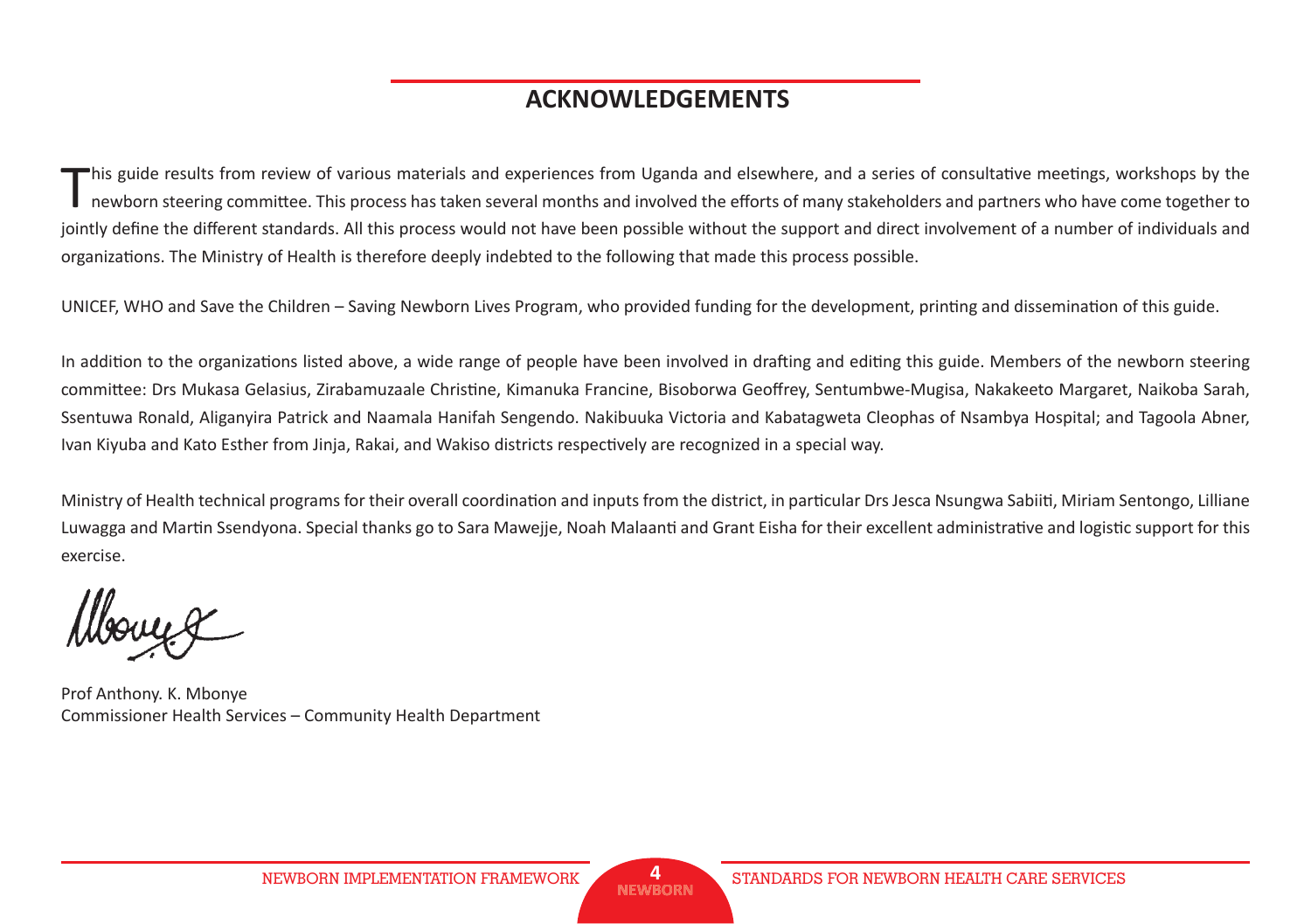## **ABBREVIATIONS**

| <b>APGAR</b>  | $\overline{\phantom{a}}$     | Appearence, Pulse, Grimace, Activity, Respiration  |
|---------------|------------------------------|----------------------------------------------------|
| <b>ANC</b>    |                              | <b>Antenatal Clinic</b>                            |
| <b>BBA</b>    | $\overline{\phantom{a}}$     | <b>Born Before Arrival</b>                         |
| <b>CME</b>    | $\overline{\phantom{a}}$     | <b>Continuous Medical Education</b>                |
| <b>CSS</b>    | $\overline{\phantom{a}}$     | <b>Child Survival Strategy</b>                     |
| <b>ENBC</b>   | $\overline{\phantom{a}}$     | <b>Essential Newborn Care</b>                      |
| <b>HIV</b>    | $\overline{\phantom{a}}$     | Human Immune Deficiency Virus                      |
| <b>HMIS</b>   | $\overline{\phantom{a}}$     | Health Management Information System               |
| <b>ITN</b>    |                              | <b>Insecticide Treated Nets</b>                    |
| I.V.          | $\overline{\phantom{a}}$     | Intravenous                                        |
| <b>KMC</b>    | $\overline{\phantom{a}}$     | Kangaroo Mother Care                               |
| <b>MoH</b>    | $\overline{\phantom{a}}$     | Ministry of Health                                 |
| <b>NG</b>     | $\overline{\phantom{a}}$     | Nasogastric tube                                   |
| <b>NGOs</b>   | $\qquad \qquad \blacksquare$ | Non-Governmental Organisations                     |
| N/S           | $\overline{\phantom{a}}$     | <b>Normal Saline</b>                               |
| <b>OPD</b>    | $\overline{\phantom{a}}$     | <b>Out-patient Department</b>                      |
| R/L           | $\overline{\phantom{a}}$     | Ringer's Lactate                                   |
| <b>STI</b>    | $\overline{\phantom{a}}$     | <b>Sexually Transmitted Infections</b>             |
| <b>UNICEF</b> | $\overline{\phantom{a}}$     | United Nations International Children's Fund       |
| <b>USAID</b>  | $\overline{\phantom{a}}$     | United States Agency for International Development |
| <b>VHTs</b>   |                              | Village Health Teams                               |
| <b>WHO</b>    |                              | World Health Organisation                          |

NEWBORN IMPLEMENTATION FRAMEWORK STANDARDS FOR NEWBORN HEALTH CARE SERVICES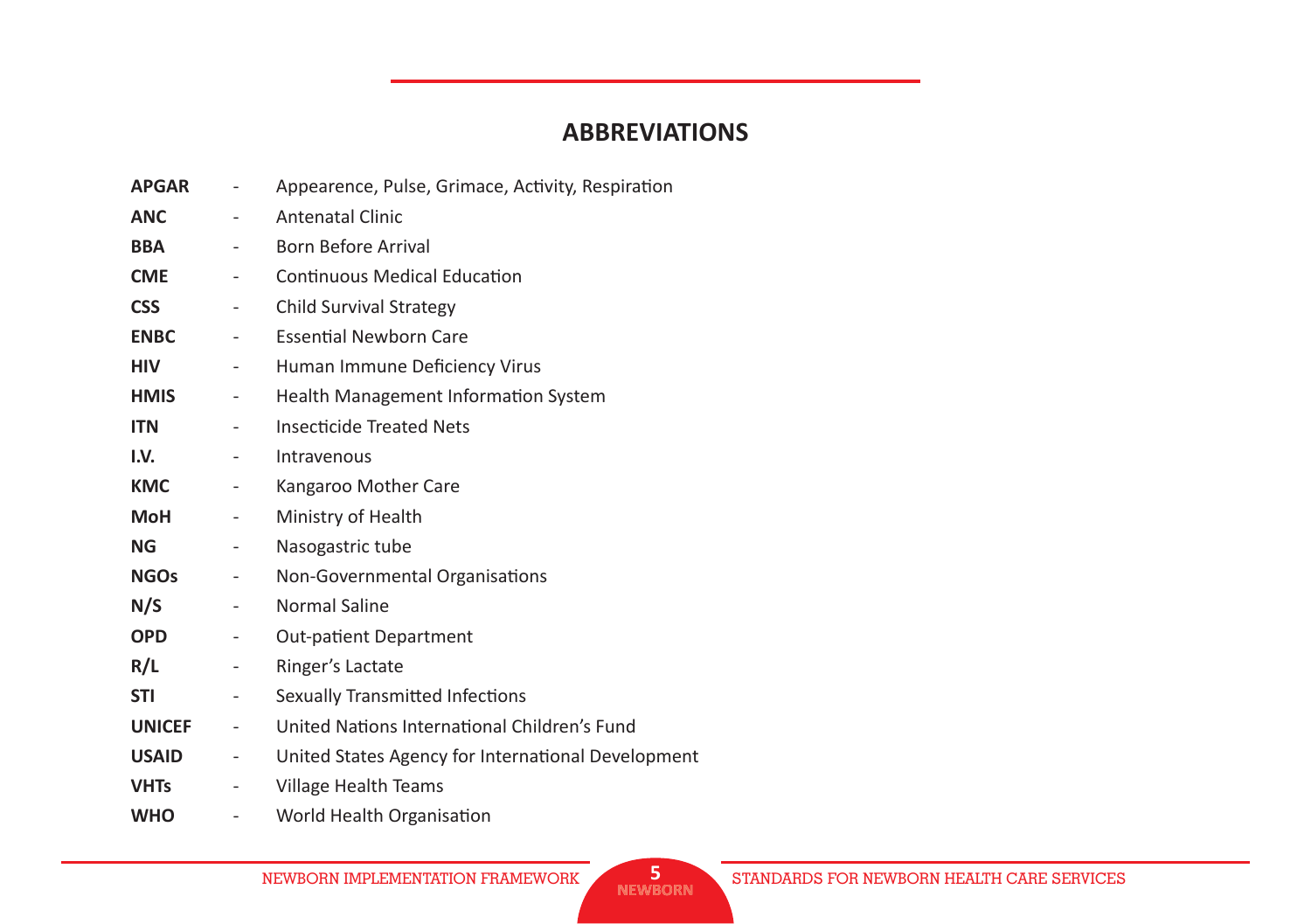# **PART 1. INTRODUCTION AND BACKGROUND**

#### **Definition of a Standard**

Every practice or procedure in the medical facility should be governed by a standard from the treatment of life-threatening complications to cleaning the wards to respective patients' privacy. A standard is a written statement of the minimum expected service practice to be met if we are to ensure quality. A quality of care standard takes into consideration health system inputs or resources needed such as staff and drugs; processes or what is done such as medicine administration or health education, as well outcomes or results expected such as the recovery of patients. The Ministry of Health *Standards for Newborn Health Care Services* presents a number of recommendations for inputs, processes and outcomes related to Newborn Health care.

#### **How these standards were developed:**

The *Service Standards for Newborn Health* are a result of a consultative process, which involved reviewing existing clinical and non clinical guidelines including the MoH quality assurance standards under the Yellow Star Program, WHO guidelines, recent research evidence and expert opinions on newborn health. The process started with a sharing of experiences where important topics or problems were agreed upon, for defining standards. The standards are designed to address the three main drivers of mortality in newborns: infection, birth asphyxia and complications of low birth weight. Specific criteria were then selected to define each standard. Each operational definition is designed to be clear, represents elements of care that can be objectively measured and realistic enough given the available resources. The standards were pre-tested in the district to verify the applicability and feasibility of use.

#### **The target audience for these standards**

The Standards for Newborn Health care services should be of interest to:

- Program managers at national, district and facility levels;
- Health training institutions to enrich the newborn training curricula;
- NGOs, including private sector health organizations;
- Community organizations interested in improving maternal and neonatal health care practices;
- Village Health Teams providing maternal and newborn services at community level.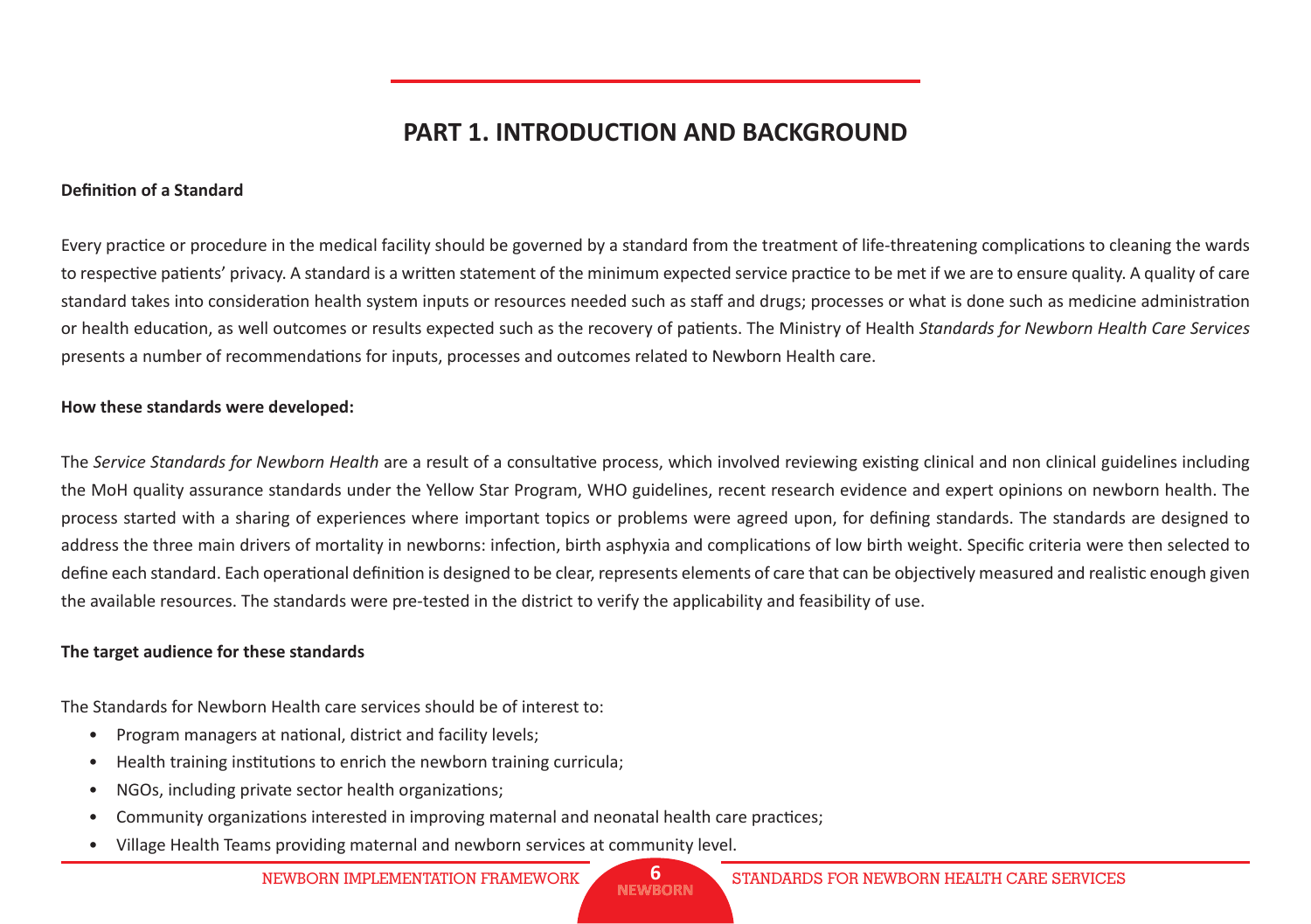# **PART 2: QUALITY IMPROVEMENT USING STANDARDS**

There are several approaches to improving quality in the health care system. One common approach entails audit evaluation and feedback. Audit seeks to improve patient care and outcomes through systematic review of care against set explicit criteria followed by implementation of change. For example checking whether staffs are following national treatment guidelines is one type of audit. But before answering the question whether the service provision follows procedures or achieves the standards set for it, a decision is required on what percentage should meet the acceptable standard of care. Where indicated, changes are implemented to an individual, team, or service level and further monitoring is used to confirm improvement in health care delivery. Audits can range from very simple and small to massive and complicated. It can be done by either insiders of an organization, or by an external group.

### **The Audit cycle**

The process of audit is typically described as an "audit cycle" The audit cycle consists of several steps and each step of the process is described in the figure below. We describe each step of the six steps in detail below.

- 1. Problem identification
- 2. Agree on source of information on standards
- 3. Agree on targets to be met
- 4. Do assessment/gather data
- 5. Feedback and implement changes
- 6. Re-audit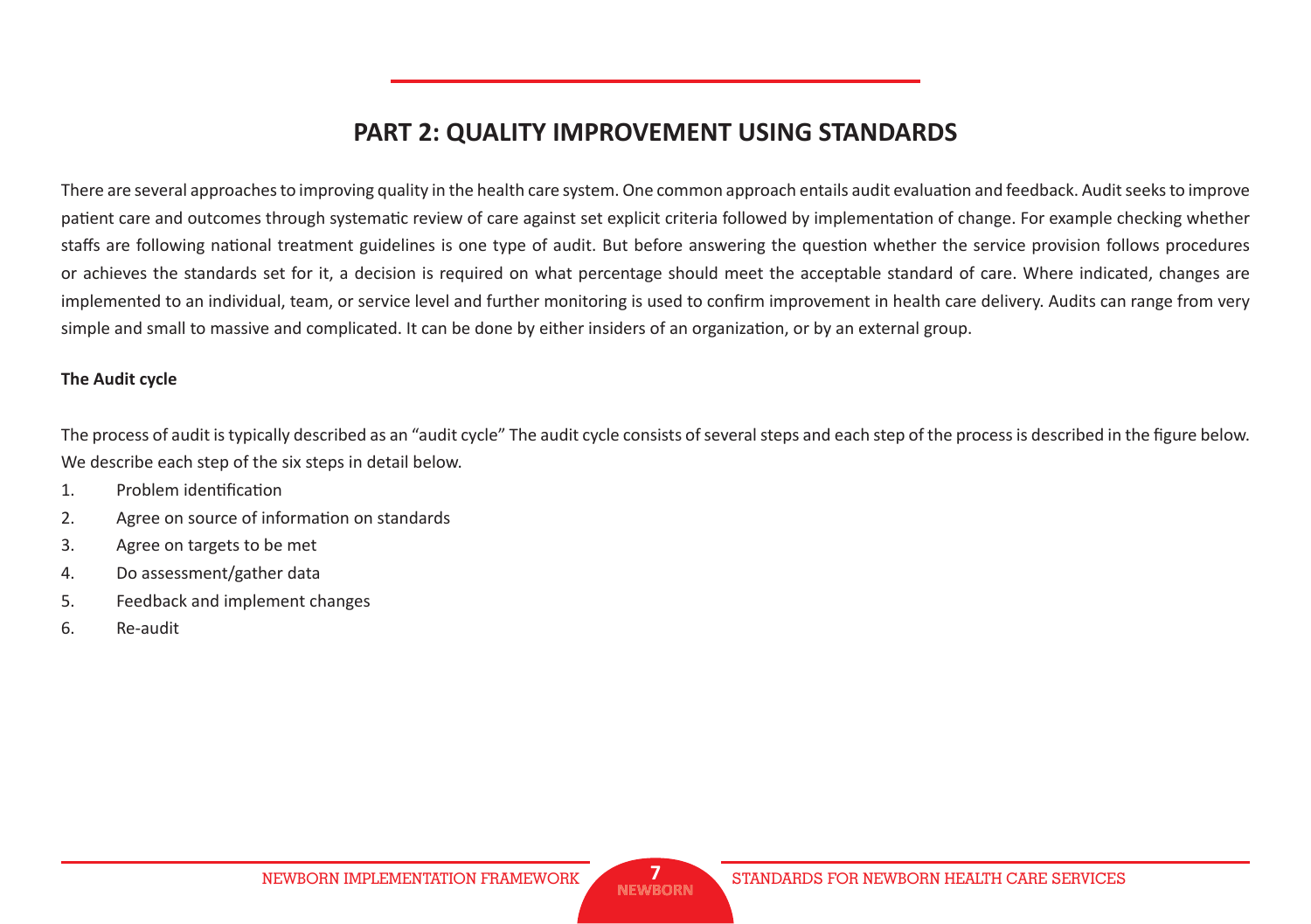

### **Step 1. Identifying the problem for auditing**

There are many problems, which could warrant audit. The unit head, staff, supervisors or the patients themselves, can notice them. The right problem should be selected for audit so that by carrying out the audit you can have an impact on patient care. Prioritization according to how manageable it will be to audit and how important it is for quality improvement in your cycle is important. Common problems include those with serious outcomes, occur commonly, are preventable and those that re-occur. The MoH standards offer a good place to start from in selecting areas for auditing. Then you are ready for the next step of the audit cycle.

#### **Step 2. Agree on targets for standards to be met**

Specific criteria are used to decide or measure the extent, which each standard exists. The people planning an audit may want to agree on a related set of numerical standards or target percentages to be met. Ideally more than one person should do this ideally. For example a target of; 90% of health facilities having at least two clean delivery kits, can be set. This should take into consideration the capacity of the facility in terms of staff and other resources.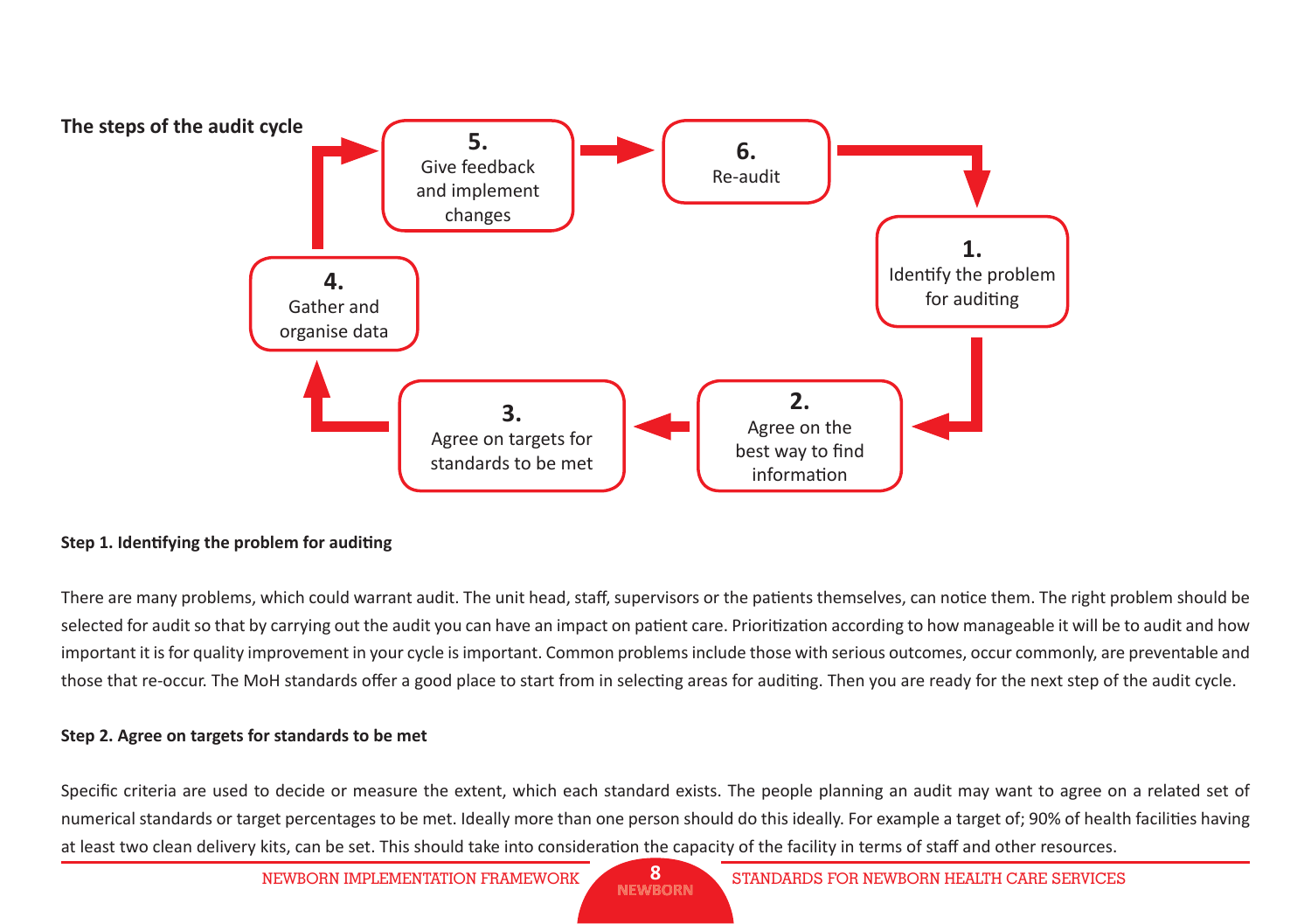#### **Step 3. Agree on the best way to get information**

The MoH has suggested variable sources of information for auditing newborn health standards. Interviewing staff, observation, reviewing health records, client interviews and suggestion boxes are some of the methods suggested in the guideline, as means of verification of the information.

#### **Step 4. Gather and organize the data**

Collect information using a checklist. availed by the checklists by the MoH. Then organize the gathered information for reporting or fveddback. This may be in form of either explanations or graphical presentation or both. Propose changes for improving the quality and prepare to give feedback, and implement changes.

#### **Step 5. Give feedback and implement changes**

Compare findings of the audit with the set criteria and agreed targets.. The extent of deviation from the targets will guide the prioritization and implementation of changes. Prioritization and implementation of changes should ideally be done by team rather individuals at the health facility.

### **Step 6. Re-audit**

The audit process is cyclic and continuous. After implementing the changes, there is need to assess the effectiveness of the changes made (evaluation) or even audit another set of standards. Therefore, a re-audit of the above steps should be considered.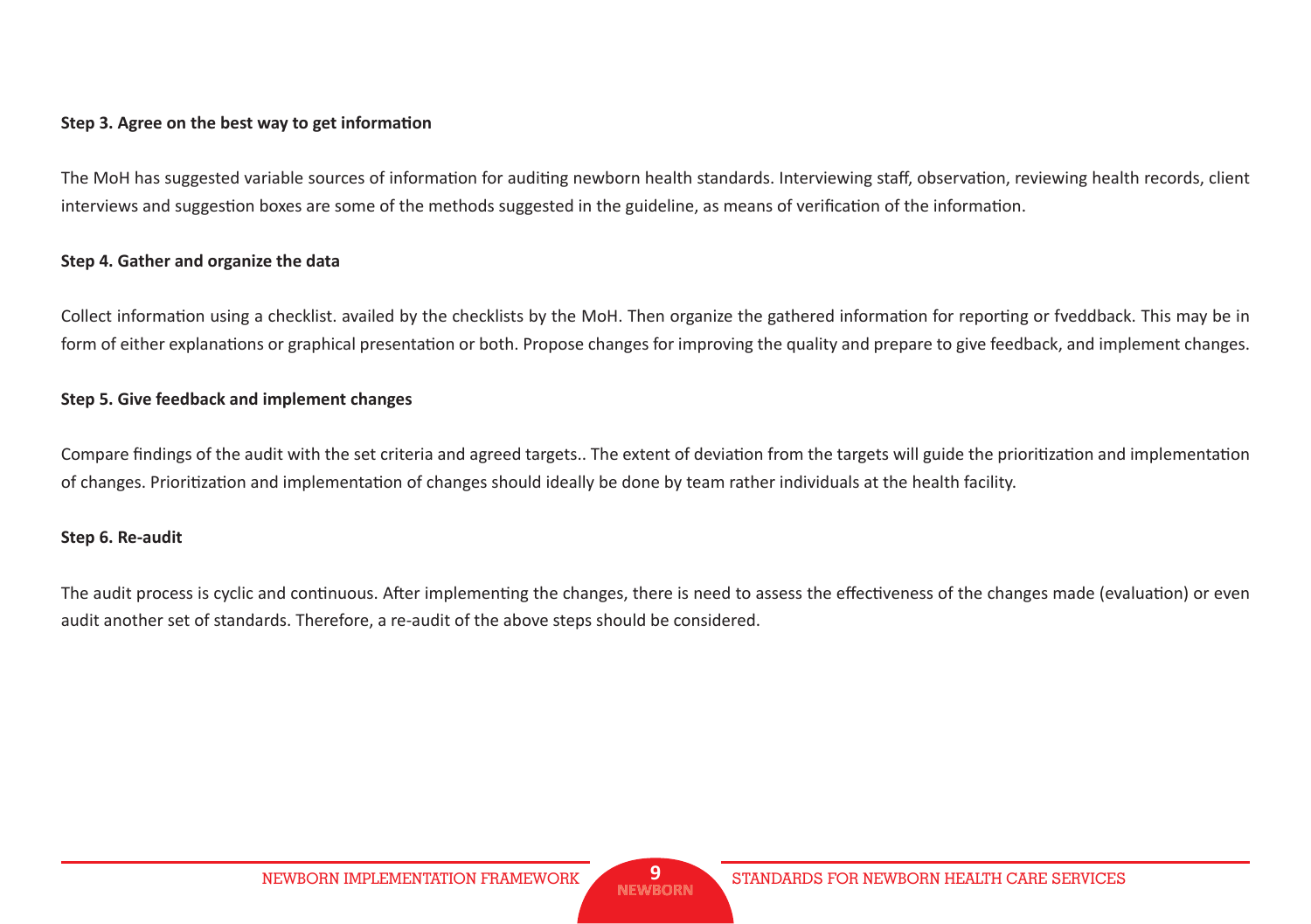# **PART 3: LIST OF NEWBORN STANDARDS**

Overall the *Standards for Newborn Health Care Services* include the most relevant topics that need to be assessed for ensuring quality newborn health services. They are grouped in seven sections, standards for:

- *A. Infrastructure and equipment: This concerns the availability and usage of basic newborn equipment, supplies and physical structures in the health facility.*
- *B.* Management systems: This involves assessing health unit activities and operations; implementing operations, conducting internal checks as regards *operations and finally, reviewing your operations.*
- *C.* Infection prevention: It includes routine infection control measures that should be executed in all operational areas where care is provided
- *D.* Information, Education and Communication: Information on basic essential newborn care should be passed onto mothers and caretakers in the simplest *way possible by health care providers.*
- E. Clinical Services: This involves health care providers offering appropriate newborn care services within their means using the available resources
- *F.* Client services: These are client focused services in the health unit ranging from general cleanliness of the unit, posters indicating available services, patient triage system and skilled health workers in essential newborn care among others.
- G. Village Health Teams: Village Health Teams (VHTs) will provide basic community based newborn care alongside promotion of best care practices for *newhorn and their mothers in the communities.*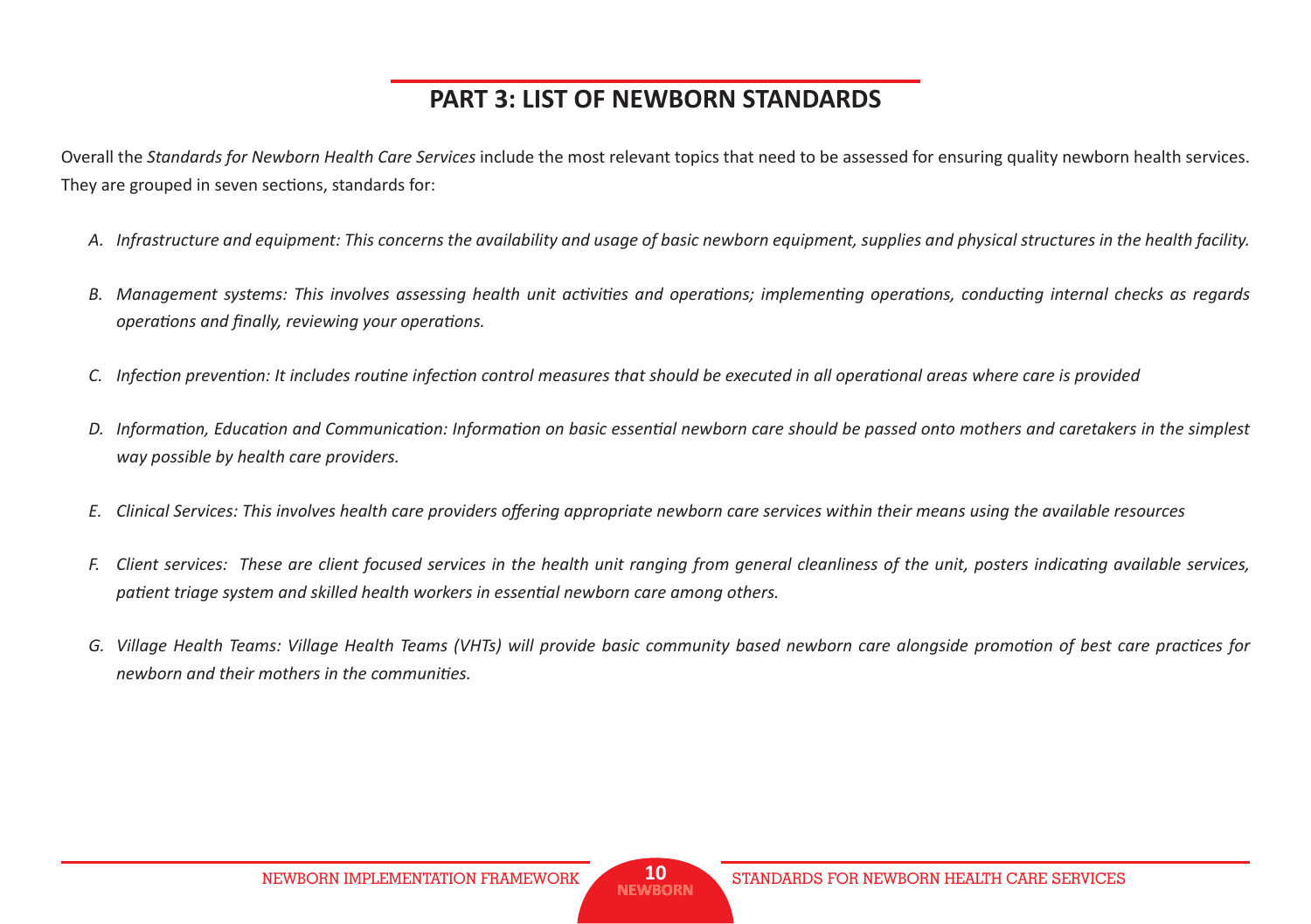# **Standards for Newborn Health Services**

### **A. INFRASTRUCTURE AND EQUIPMENT**

| #     | <b>STANDARD</b>                                                                                                                                 | <b>OPERATIONAL DEFINITION</b>                                                                                                                                                                                                                                                                                                          | <b>MEANS OF VERIFICATION</b>                                                                                                                                            |
|-------|-------------------------------------------------------------------------------------------------------------------------------------------------|----------------------------------------------------------------------------------------------------------------------------------------------------------------------------------------------------------------------------------------------------------------------------------------------------------------------------------------|-------------------------------------------------------------------------------------------------------------------------------------------------------------------------|
| 1.1   | Health facility has infrastructure to cater for<br>both high risk and normal babies                                                             | Resuscitation space/table in labour ward, theatre, postnatal ward and<br>a.<br>paediatric ward.<br>Nursery space in close proximity to labour ward for isolating and stabilizing<br>b.<br>newborns including BBAs (Born Before Arrival)<br>Beds assigned for Kangaroo Mother Care (KMC) beds on postnatal ward<br>c.                   | Check for space in all operational areas                                                                                                                                |
| $1.2$ | Health facility has equipment for managing<br>high risk and normal babies in labour ward/<br>theatre, nursery, postnatal and paediatric<br>ward | Newborn equipment: (1) Thermometer; (2) Infant Ambu bags and masks<br>a.<br>sizes 0 and 1; (3) C-section equipment; (4) baby weighing scale; (5) baby oro-<br>pharyngeal airway.<br>Checklist of basic newborn equipment.<br>b.                                                                                                        | Review inventory record for all mentioned<br>items. Check for availability of checklist of basic<br>equipment / pinned on the wall against physical<br>items available. |
| 1.3   | Health facility has supplies for managing<br>high risk and normal babies in labour ward/<br>theatre, nursery, postnatal and paediatric<br>ward  | Newborn supplies; (1) NG tubes gauge 4,5,6 (2) Canulas gauges 24, 22 (3)<br>a.<br>Baby syringes 1 and 2mls (4) Single use bulb syringe (5) Swabs (6) Gloves (7)<br>Feeding cups for small babies<br>Blood, Oxygen, I.V. Fluids -normal saline, ringer lactate, 50% & 5%, dextrose<br>b.<br>Checklist for basic newborn supplies.<br>c. | Check supplies in all operational areas and<br>correct specifications.<br>Checklist of basic supplies pinned on wall<br>against physical items available.               |
| 1.4   | Health facility has pre-packed delivery kits                                                                                                    | At least 2 delivery kits assembled and immediately accessible for use (it<br>a.<br>includes 2 clean drape, new blade to cut cord, 2 clean cord clamp and 2 pairs<br>of gloves)                                                                                                                                                         | Check for delivery packs, contents and checklist<br>pinned on wall against physical items available.                                                                    |

**11**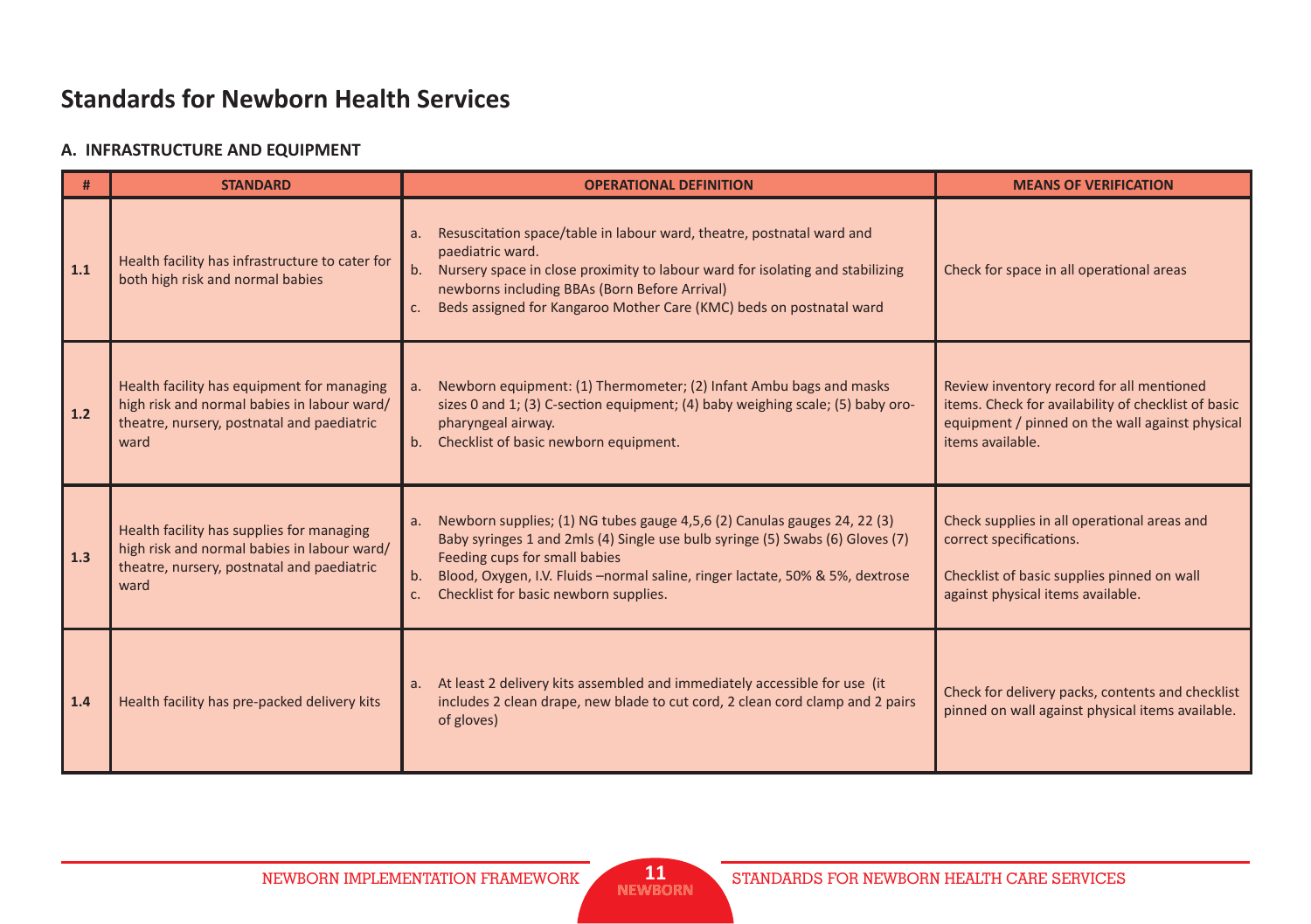#### **B. MANAGEMENT SYSTEMS**

| #   | <b>STANDARD</b>                                                                                                                            | <b>OPERATIONAL DEFINITION</b>                                                                                                                                                                                                                                                                                                                                                                                                                                                                                                                                                                   | <b>MEANS OF VERIFICATION</b>                                                                                                                                                                                                    |
|-----|--------------------------------------------------------------------------------------------------------------------------------------------|-------------------------------------------------------------------------------------------------------------------------------------------------------------------------------------------------------------------------------------------------------------------------------------------------------------------------------------------------------------------------------------------------------------------------------------------------------------------------------------------------------------------------------------------------------------------------------------------------|---------------------------------------------------------------------------------------------------------------------------------------------------------------------------------------------------------------------------------|
| 2.1 | <b>Health facility maintains</b><br>newborn records                                                                                        | ANC, birth and post natal registers<br>a.<br>Clinical/ patient case management notes (includes patient identification, birth weight and<br>b.<br>outcome)<br>Partographs<br>c.<br>Discharge / referral forms<br>d.<br>Death certificate<br>e.<br>Perinatal death audit books<br>f.<br>Child health cards<br>g.                                                                                                                                                                                                                                                                                  | Check for availability of all the records in the<br>mentioned operational areas                                                                                                                                                 |
| 2.2 | <b>Health facility maintains</b><br>upto date and summarized<br>appropriate information<br>captured in all clinical records<br>for newborn | <b>Completed HMIS forms</b><br>a.<br>b. Specific neonatal information reported in all relevant records (Includes birth weight,<br>APGAR score etc.)<br>c. Twice a month peri /neonatal audit reports<br>d. Treatment and Monitoring chart of the sick newborn.                                                                                                                                                                                                                                                                                                                                  | Review copies of HMIS 105, registers and patient<br>management notes for completion over the last<br>3 months.<br>Number of peri/neonatal audits done in the last<br>quarter                                                    |
| 2.3 | <b>Essential medicines available</b><br>in the facility                                                                                    | Medicines; (1) Ampicillin (2) Gentamycin (3) Multivitamins (4) Iron syrup (5) Vitamin K (6)<br>a.<br>Tetracycline Eye Ointment (7) I.V. Fluids (R/L, N/S, 50% & 5%, dextrose) (8) Oxygen<br>b. Emergency drugs (1) Adrenalin (2) Phenobarbitone.                                                                                                                                                                                                                                                                                                                                                | Check for availability of drugs using stock cards<br>and physical stock over the last 3 months                                                                                                                                  |
| 2.4 | Health workers using<br>guidelines and protocols for<br>managing a newborn                                                                 | Protocols for:<br>a <sub>z</sub><br>Essential Newborn Care (Clean Chain, Cord care, warm chain and breastfeeding)<br>Extra newborn care (Includes resuscitation and post resuscitation care, sick newborn,<br><b>AU</b><br>feeding and fluids, blood transfusion, KMC, skin care)<br>iii. Postnatal cards<br>Counselling materials on maternal and newborn care<br>b.<br>Policy on Hospital/health facility stay<br>c.<br>80% of health workers managing newborns are trained in essential and extra newborn<br>d.<br>care.<br>Quarterly CME program includes essential newborn care<br>$e_{1}$ | Check for availability of all guidelines in all the<br>mentioned areas and are easily accessible.<br>Observe health workers managing newborn and<br>resuscitating.<br>Review training and CME reports over the last<br>quarter. |
| 2.5 | Health facility carrying out<br>KMC services on the post<br>natal ward                                                                     | a. 100% Health workers managing babies are skilled in KMC<br>KMC beds in postnatal ward<br>b.<br>Designated space for KMC<br>c.<br>d.<br>KMC wrappers for demonstrations                                                                                                                                                                                                                                                                                                                                                                                                                        | Observation of health worker doing KMC<br>(includes demonstration)<br>Check for availability of KMC bed and space on<br>the postnatal ward                                                                                      |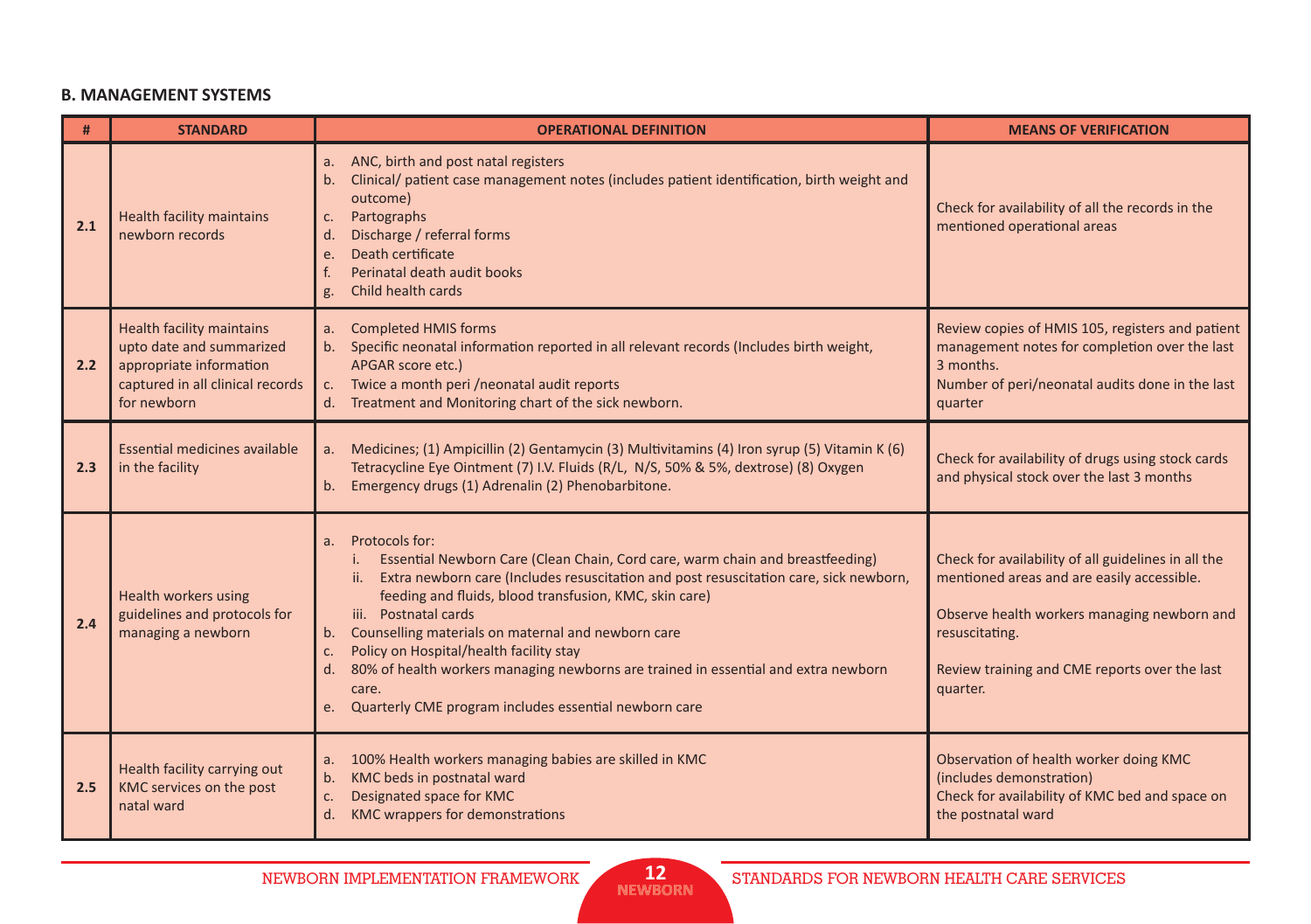### **C. INFECTION PREVENTION**

| #   | <b>STANDARD</b>                                                                                     | <b>OPERATIONAL DEFINITION</b>                                                                                                                                                                                                                                                                                                                                              | <b>MEANS OF VERIFICATION</b>                                                                                                                                             |
|-----|-----------------------------------------------------------------------------------------------------|----------------------------------------------------------------------------------------------------------------------------------------------------------------------------------------------------------------------------------------------------------------------------------------------------------------------------------------------------------------------------|--------------------------------------------------------------------------------------------------------------------------------------------------------------------------|
| 3.1 | Health facility provide adequate<br>infection prevention and control in<br>the area of hand washing | Soap and water at washing points in or near the examination room, labour ward,<br>theatre, postnatal, nursery and paediatric wards.<br>Hand washing with soap and water between examining babies, before and after<br>b.<br>procedures. E.g. cleaning cord.<br>Hand washing with water and soap before feeding the baby and after removing<br>faeces of the baby.          | Observation of availability of water and soap at<br>washing points. Observation of provider washing<br>hands with soap and water.                                        |
| 3.2 | Health unit has facilities for<br>disinfection                                                      | Disinfection materials; (1) Sterilizer (2) Disinfectant (3) Clean packaging and storage<br>a.<br>in delivery, theatre, post delivery, paediatric and nursery rooms<br>Appropriate processing of examination, delivery and theatre equipment and feeding<br>b.<br>utensils                                                                                                  | Observation of a bucket with disinfectant<br>prepared in those areas and functional<br>sterilization mechanism.                                                          |
| 3.3 | Health workers following correct<br>aseptic techniques                                              | Health worker following aseptic procedures when: (1) performing a pelvic<br>a.<br>examination (2) Delivering (3) providing skin care pre-operatively, wound dressing<br>and suture (5) Catheterising (6) Giving injections and IV fluids<br>Staff safely disposing off sharp objects and needles in well-labelled containers and<br>b.<br>do not re-use disposed material. | Observation (or demonstration) of two specific<br>aseptic procedures e.g. cord cleaning<br>Check availability of safety boxes and waste bins<br>in the health facilities |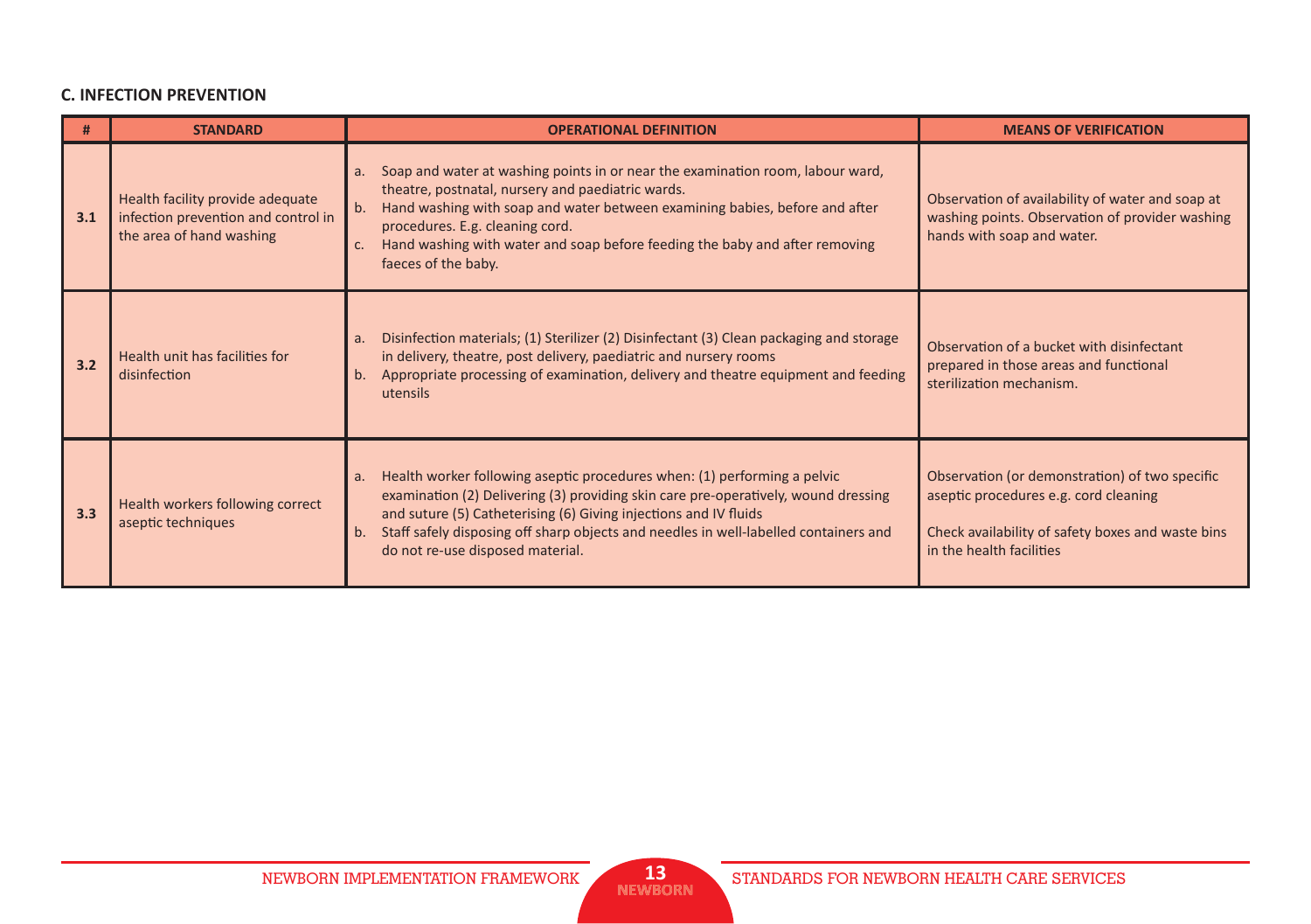#### **D. INFORMATION, EDUCATION AND COMMUNICATION/IPC**

| #   | <b>STANDARD</b>                                                                                                      | <b>OPERATIONAL DEFINITION</b>                                                                                                                                                                                                 | <b>MEANS OF VERIFICATION</b>                                                                                       |
|-----|----------------------------------------------------------------------------------------------------------------------|-------------------------------------------------------------------------------------------------------------------------------------------------------------------------------------------------------------------------------|--------------------------------------------------------------------------------------------------------------------|
| 4.1 | Health Education talks given to clients<br>at OPD, Antenatal clinics, postnatal<br>ward and Family planning clinics. | Health facility conducts group health education sessions including: (1) HIV, (2)<br>a.<br>Danger signs, (3) Infant and young child feeding, (4) KMC, (5) Cord care, (6) Extra<br>care for small babies, (7) Personal Hygiene. | Observation of Health education duty roster,<br>health education materials and actual health<br>education sessions |
| 4.2 | Health providers use simple translated<br>material during client counselling /<br>education.                         | Service providers use one of the following materials during client counselling /<br>a.<br>education sessions; (1) Posters (2) Child spacing methods (3) Brochures/Leaflets<br>(5) Flipcharts.                                 | Observation during provider / client interactions.                                                                 |

#### **E. CLINICAL SERVICES**

|     | <b>STANDARD</b>                                                                | <b>OPERATIONAL DEFINITION</b>                                                                                                                                                                                                                                                                                                                                                                                                                                                                                             | <b>MEANS OF VERIFICATION</b>                           |
|-----|--------------------------------------------------------------------------------|---------------------------------------------------------------------------------------------------------------------------------------------------------------------------------------------------------------------------------------------------------------------------------------------------------------------------------------------------------------------------------------------------------------------------------------------------------------------------------------------------------------------------|--------------------------------------------------------|
| 5.1 | Health workers giving technically<br>appropriate maternal services             | a. Screening for infection in ANC (HIV, STI, Malaria)<br>Assessment for mothers weight, Blood Pressure and anaemia<br>b.<br>Monitoring labour with partograph<br>4 hourly Vaginal examination<br>d.<br>Medical pre-operative review for anticipated critical events (includes surgeon's review,<br>e.<br>anaesthesia team review and nursing team review).                                                                                                                                                                | Review of records and exist interviews of<br>patients. |
| 5.2 | Health workers giving technically<br>appropriate newborn inpatient<br>services | Baby is assessed every 4 hourly for breathing, feeding, bleeding and warmth.<br>a.<br>Correct services according to the current newborn guidelines in the following areas:<br>b.<br>(1) Integrated Management of Newborn and Childhood Illnesses (2) Feeding and fluids<br>management (3) Resuscitation (4) Examination and essential newborn care.<br>c. Specialized services including: Phototherapy, Continuous Positive Airway Pressure, blood<br>transfusion, postnatal care and caring for Low Birth Weight babies. | Observation of 1-2 cases in the<br>mentioned areas.    |
| 5.3 | Health workers are discharging<br>newborns appropriately                       | a. Newborn stay with the mother in the health facility for a minimum of 24 hours<br>Mother receives health education on clean Chain, Cord care, warm chain and<br>b.<br>breastfeeding<br>Mothers informed on danger signs to watch out for at home<br>c.<br>Mother given postnatal appointments<br>d.                                                                                                                                                                                                                     | Exit interviews with mothers at discharge              |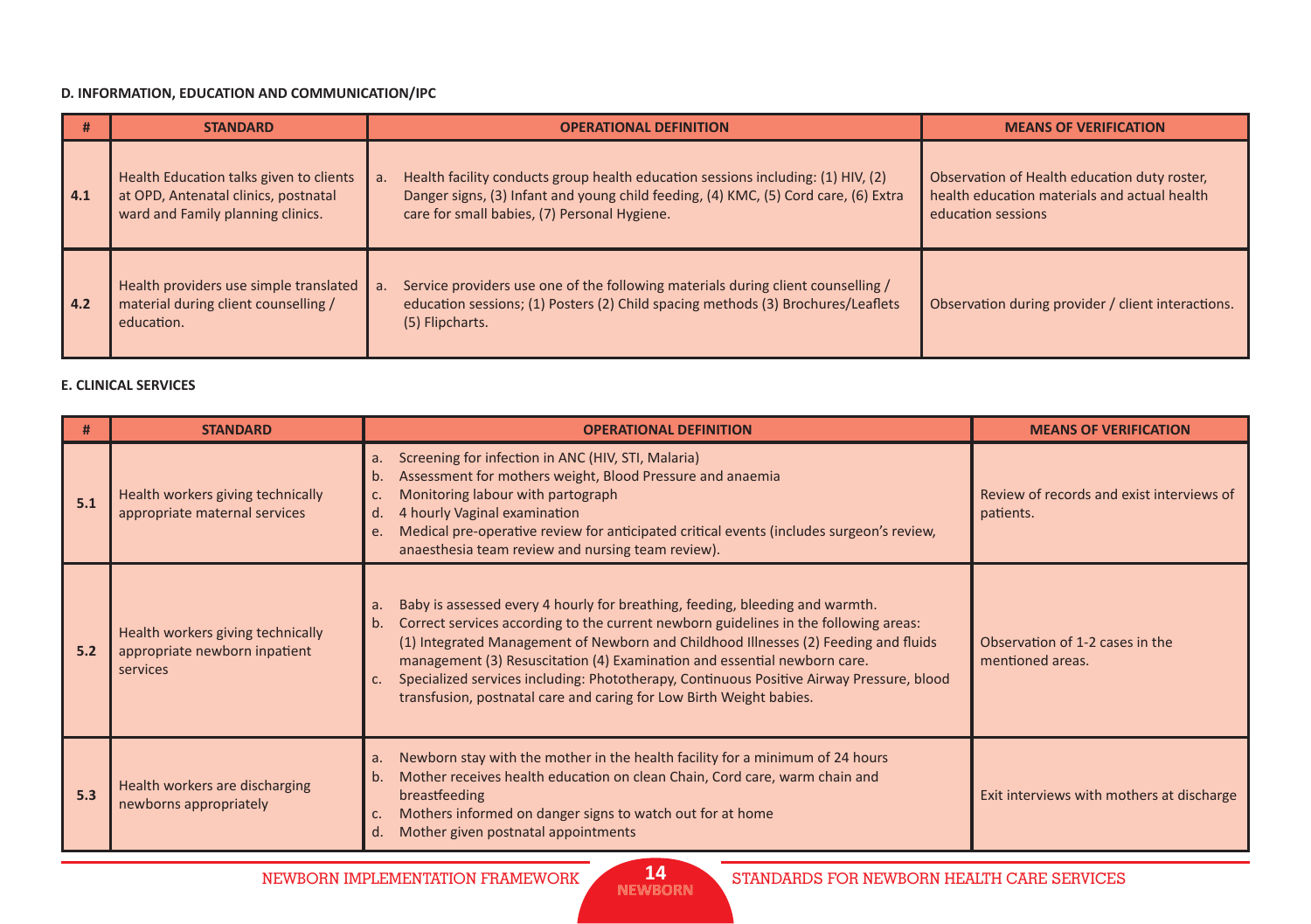#### **F. CLIENT SERVICES**

| #   | <b>STANDARD</b>                                                                                                                   | <b>OPERATIONAL DEFINITION</b>                                                                                                                                                                                                             | <b>MEANS OF VERIFICATION</b>                                                                                                                                                                 |
|-----|-----------------------------------------------------------------------------------------------------------------------------------|-------------------------------------------------------------------------------------------------------------------------------------------------------------------------------------------------------------------------------------------|----------------------------------------------------------------------------------------------------------------------------------------------------------------------------------------------|
| 6.1 | Cleanliness in the following areas in<br>the health facilities; ANC, Labour ward,<br>theatre, nursery, post natal ward            | Cleaner is available on daily basis<br>a.<br>Delivery area is being cleaned after every delivery<br>b.<br>Labour ward is free of spillage; debris/trash, walls and ceiling are clean.<br>c.                                               | Observation of cleanliness of care areas                                                                                                                                                     |
| 6.2 | Health facility has a triage system for<br>pregnant women and sick newborns?                                                      | a. Sick newborns and pregnant women with danger signs seen immediately.<br>Checklist for identifying sick newborn present.<br>b.<br>Clients wait for one hour or less on arrival at the health facility<br>C.                             | Observation of patient flow at registration /<br>OPD.<br>Patient / Client exit interview<br>Observation of patient time of registration and<br>admission at health facility                  |
| 6.3 | Health workers providing technically<br>appropriate health education messages at<br>ANC and at discharge                          | a. Checklist of key messages on birth preparedness and essential newborn care.<br>b. Provider checks mother's understanding of the messages.<br>Provider asks client to ask about her own health<br>$\mathsf{C}$ .                        | Observation of pregnant women receiving<br>counselling<br>Exit interviews with mothers who have been<br>discharged                                                                           |
| 6.4 | Health facility has a plan for referring<br>pregnant women                                                                        | Criteria for referral exist<br>a <sub>r</sub><br>Referral notes given to women<br>b.                                                                                                                                                      | Exit interview with referred pregnant women<br>Observation of criteria for referral pinned on<br>the wall                                                                                    |
| 6.5 | Health facility has health workers skilled in<br>goal oriented ANC, Essential Newborn Care<br>(ENBC), partograph use and auditing | a. At least 2 skilled health workers trained in goal oriented ANC, ENBC and<br>partograph use and auditing and are providing the service.<br>b. Sick newborns and mothers are seen at least once a day by a doctor or clinical<br>officer | Observation of duty roster showing 24/7<br>rotation shifts of skilled health workers,<br>medical officers in charge of paediatric and<br>nursery.<br>Review of perinatal death audit reports |
| 6.6 | Health facility posts a list of available<br>maternal and newborn services where<br>clients can see them.                         | Poster with listed services in both English and local language displayed in the<br>a.<br>waiting areas where the clients can see.<br>b. Reception area to guide patients to service points and suggestion box in the<br>waiting area.     | Observation of posters or notices in the waiting<br>area showing where to go and a suggestion box                                                                                            |
| 6.7 | Health worker available at all times                                                                                              | Health provider available 24 hours a day, 7 days a week including skilled and<br>a.<br>non skilled.<br>b. There is a functional duty room                                                                                                 | Review the current duty roaster.<br>Observation of functional duty room                                                                                                                      |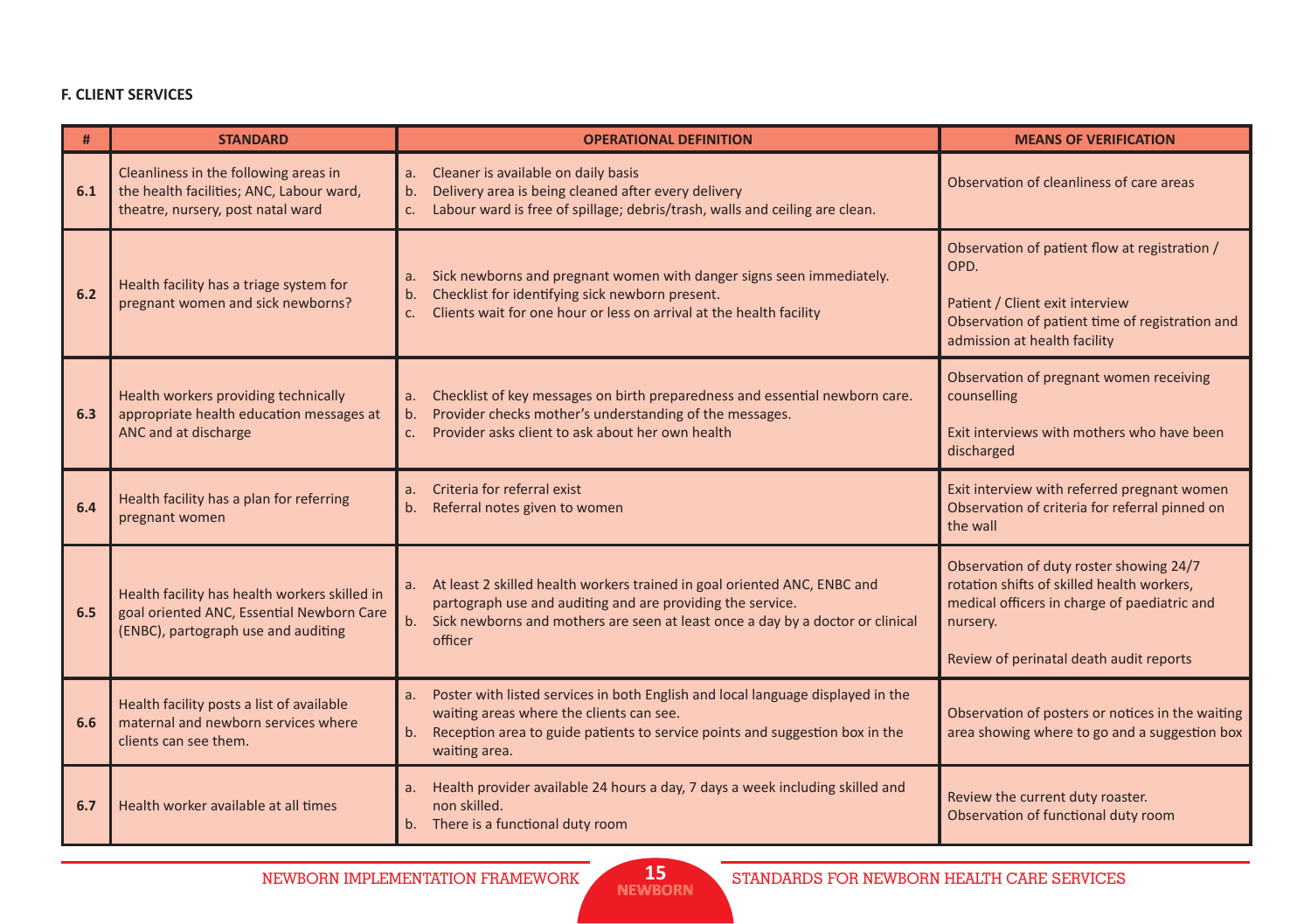#### **G. VILLAGE HEALTH TEAMS**

| #   | <b>STANDARD</b>                                                                                                   | <b>OPERATIONAL DEFINITION</b>                                                                                                                                                                                                                                                                                                                                                                                                                                                                                                                                                                                                                                                                                                                                                                                               | <b>MEANS OF VERIFICATION</b>                                                                                            |
|-----|-------------------------------------------------------------------------------------------------------------------|-----------------------------------------------------------------------------------------------------------------------------------------------------------------------------------------------------------------------------------------------------------------------------------------------------------------------------------------------------------------------------------------------------------------------------------------------------------------------------------------------------------------------------------------------------------------------------------------------------------------------------------------------------------------------------------------------------------------------------------------------------------------------------------------------------------------------------|-------------------------------------------------------------------------------------------------------------------------|
| 7.1 | Village Health Teams (VHTs) have been<br>trained and have adequate capacity to<br>provide newborn care            | At least two VHTs per village trained to provide: 1) Essential newborn care includes<br>a.<br>warming baby, cord care, breast feeding and recognition of danger signs 2) Record keeping<br>on births, deaths, post natal visits and referrals<br>b. VHT supplied with village registers and mother baby care education materials                                                                                                                                                                                                                                                                                                                                                                                                                                                                                            | Interview VHT members, check<br>availability of registers and up-to-date<br>records, Education materials                |
| 7.2 | Mothers and newborns receive care<br>after delivery at appropriate intervals<br>from trained Village Health Teams | Day 1 (first 24 hours after birth)<br>a.<br>Day 3<br>b.<br>Day 7<br>C.<br>d. Additional visit on day 5 and 10 for small babies                                                                                                                                                                                                                                                                                                                                                                                                                                                                                                                                                                                                                                                                                              | Interview mothers who have a baby up<br>to two weeks. Review VHT registers for<br>records on post natal care visits     |
| 7.3 | Village Health Teams provide<br>comprehensive care after delivery.                                                | Check for danger signs and refer mothers and babies for special care when necessary<br>a.<br>including small babies.<br>b. Counsel/support mothers on keeping baby warm including 1) drying 2) wrapping baby 3)<br>skin to skin contact to maintain warmth 4) delay bathing for 24 hours and 5) Kangaroo care<br>for small babies<br>Counsel/support mothers on clean cord care including 1) keep cord dry and clean 2) put<br>C.<br>nothing on it<br>d. Counsel/support mothers on 1) initiating breastfeeding within one hour 2) exclusive<br>breastfeeding 3) chosen feeding method if mother is HIV+<br>Encourage 1) immunization 2) postnatal checks 3) ITN use 4) HIV testing<br>e.<br>Counsel/support mothers on child spacing<br>f.<br>Where applicable VHT are able to adequately resuscitate asphyxiated newborns | Interview mothers who have received a<br>post natal visit in the last one month                                         |
| 7.4 | Community is mobilized for awareness<br>and readiness to handle complications<br>of mother and newborn            | Recognize danger signs in mother and baby<br>a.<br>Response by providing emergency transport schemes<br>b.                                                                                                                                                                                                                                                                                                                                                                                                                                                                                                                                                                                                                                                                                                                  | Interview community members                                                                                             |
| 7.5 | Village Health Teams are linked to<br>nearby health facilities                                                    | Health facility staff involved in training and/or supervising on a quarterly basis of Village<br>a.<br>Health Teams in their catchment areas.<br>b. VHT records incorporated/linked to health facility HMIS data<br>c. Quarterly VHT meetings held with health facility staff                                                                                                                                                                                                                                                                                                                                                                                                                                                                                                                                               | Interview VHT and staff in the nearby<br>health facility, review health facility<br>records. Review VHT minutes/reports |
| 7.6 | Village health team keeping up to date<br>newborn and mother records                                              | Records on 1) Births and deaths 2) Post natal visit findings and 3) Referred cases                                                                                                                                                                                                                                                                                                                                                                                                                                                                                                                                                                                                                                                                                                                                          | Review the last ten newborn cases<br>recorded in the VHT registers                                                      |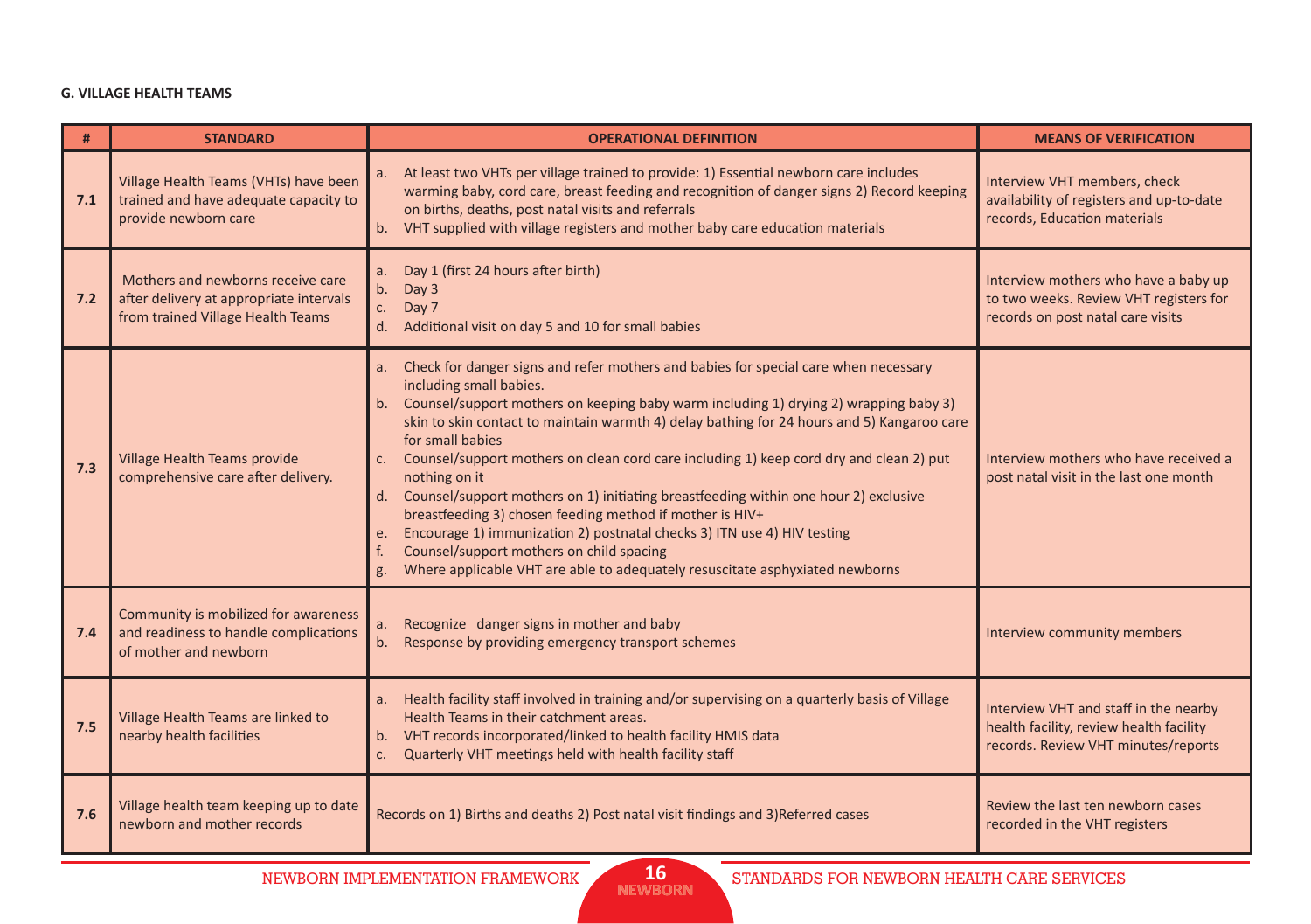### **References:**

- 1. Situation Analysis of Newborn health in Uganda: current Status and Opportunities to Improve Care and Survival, Ministry of Health (2008).
- 2. Yellow Star Programme, Improving the Quality of Health care, Ministry of health, (2005)
- 3. Roadmap for Accelerating Reduction of Maternal and neonatal Mortality and Morbidity in Uganda 2006-2015 Ministry of Health (2006)
- 4. Child Survival Strategy for Uganda 2008-2015, Ministry of Health (2007)
- 5. Health Sector Strategic Plan II 2005/06-2009/2010, Volume I, Ministry of Health (2005)
- 6. Maternal and Newborn Standards and Indicators Compendium, USAID and CORE Group (2004)
- 7. Standards for maternal and neonatal care. Department of Making Pregnancy Safer, WHO, (2007)
- 8. National Standard Treatment Guidelines, (1993)
- 9. Integrated Management of Newborn and Childhood Illnesses, (2007)
- 10. Essential Medicines List, Ministry of Health (2007)
- 11. WHO Basic Guidelines for Newborn Care and Resuscitation (1998)
- 12. Infection control guidelines, Ministry of Health (2000)
- 13. Village health Teams Strategy, Ministry of Health (2010)
- 14. Integrated Community Case Management Implementation Guidelines, Ministry of Health (2010)
- 15. Integrated Management of Pregnancy and Childbirth: Managing Newborn Problems; A guide for Doctors, Nurses and Midwives. WHO (2003)
- 16. Promoting Quality maternal and newborn care: A reference manual for program managers. CARE (1998)